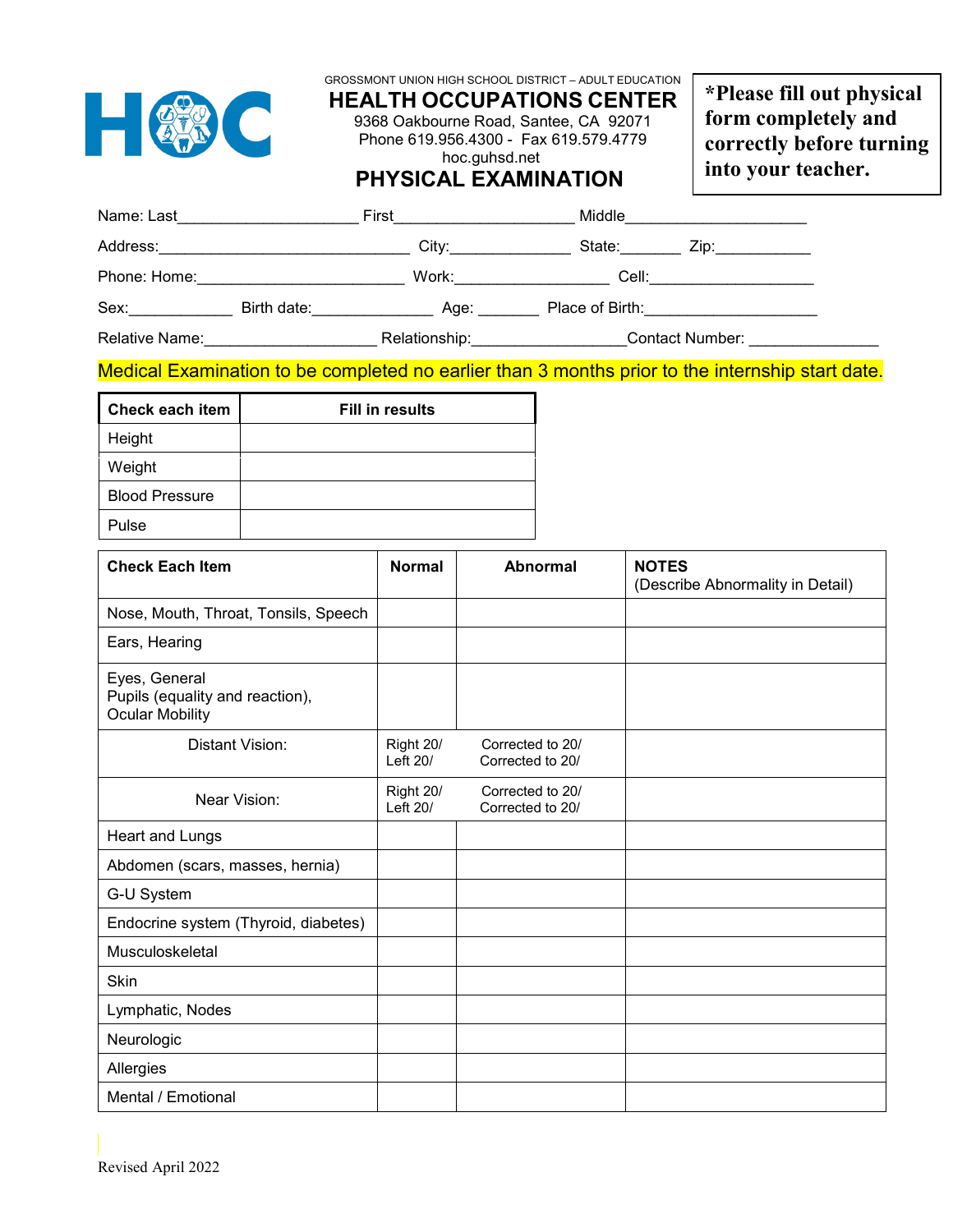## Medical Examination to be completed no earlier than 3 months prior to the internship start date

Name: Last\_\_\_\_\_\_\_\_\_\_\_\_\_\_\_\_\_\_\_\_\_ First\_\_\_\_\_\_\_\_\_\_\_\_\_\_\_\_\_\_\_\_\_

**Physical Requirements –** *Student must be able to perform ALL criteria to participate in the clinical or internship setting.*

| <b>Description</b>                                                                                                                                                          | <b>Able to Perform?</b> |    |
|-----------------------------------------------------------------------------------------------------------------------------------------------------------------------------|-------------------------|----|
|                                                                                                                                                                             | Yes                     | No |
| Lift While Standing - Light to Moderate - Less than 50 pounds - Frequent                                                                                                    |                         |    |
| Lift While Sitting - Light - Under 25 pounds - Frequent                                                                                                                     |                         |    |
| Lift With Assistance - Heavy - Over 50 pounds (Patient Transfer,<br>etc.) - Occasionally/Frequently                                                                         |                         |    |
| <b>Pushing - Heavy - Over 50 pounds - Frequent</b>                                                                                                                          |                         |    |
| Pulling - Heavy - Over 50 pounds - Frequent                                                                                                                                 |                         |    |
| Reaching - (Full Extension - Elbow Flexion) At shoulder<br>level - Occasional/Frequent                                                                                      |                         |    |
| <b>Standing for extended periods - Frequent</b>                                                                                                                             |                         |    |
| Standing for extended periods with radiation protective device - (CVT Invasive<br>Track) - Frequent                                                                         |                         |    |
| <b>Sitting for prolonged periods - Frequent</b>                                                                                                                             |                         |    |
| Walking - (Moderate distances within clinical environment) - Frequent                                                                                                       |                         |    |
| Carrying - Light to Moderate - Less than 50 pounds - Occasional                                                                                                             |                         |    |
| <b>Bending - Occasional</b>                                                                                                                                                 |                         |    |
| <b>Stooping - Occasional</b>                                                                                                                                                |                         |    |
| <b>Kneeling - Occasional</b>                                                                                                                                                |                         |    |
| <b>Turning - Frequently</b>                                                                                                                                                 |                         |    |
| Hand Manipulation - (Hand controls, simple grasping, power grasping, fine<br>manipulation) - Frequently                                                                     |                         |    |
| Foot Controls - Frequent                                                                                                                                                    |                         |    |
| Visual Requirements - Ability to work with a computer screen, observe alarms,<br>indicators, patients and the public. Ability to recognize and respond to safety<br>issues. |                         |    |
| Auditory Requirements - Ability to hear and understand orders from a physician or<br>supervising technologist. Ability to hear safety alarms and respond appropriately.     |                         |    |

|                                                                                                                           | <b>YES</b> | No |  |  |  |
|---------------------------------------------------------------------------------------------------------------------------|------------|----|--|--|--|
| Is this potential student free of communicable disease?                                                                   |            |    |  |  |  |
| Is this student free of all health conditions which would create a hazard to themselves,<br>fellow students, or patients? |            |    |  |  |  |
| Note: both questions above must have a YES to participate in clinical or internship.                                      |            |    |  |  |  |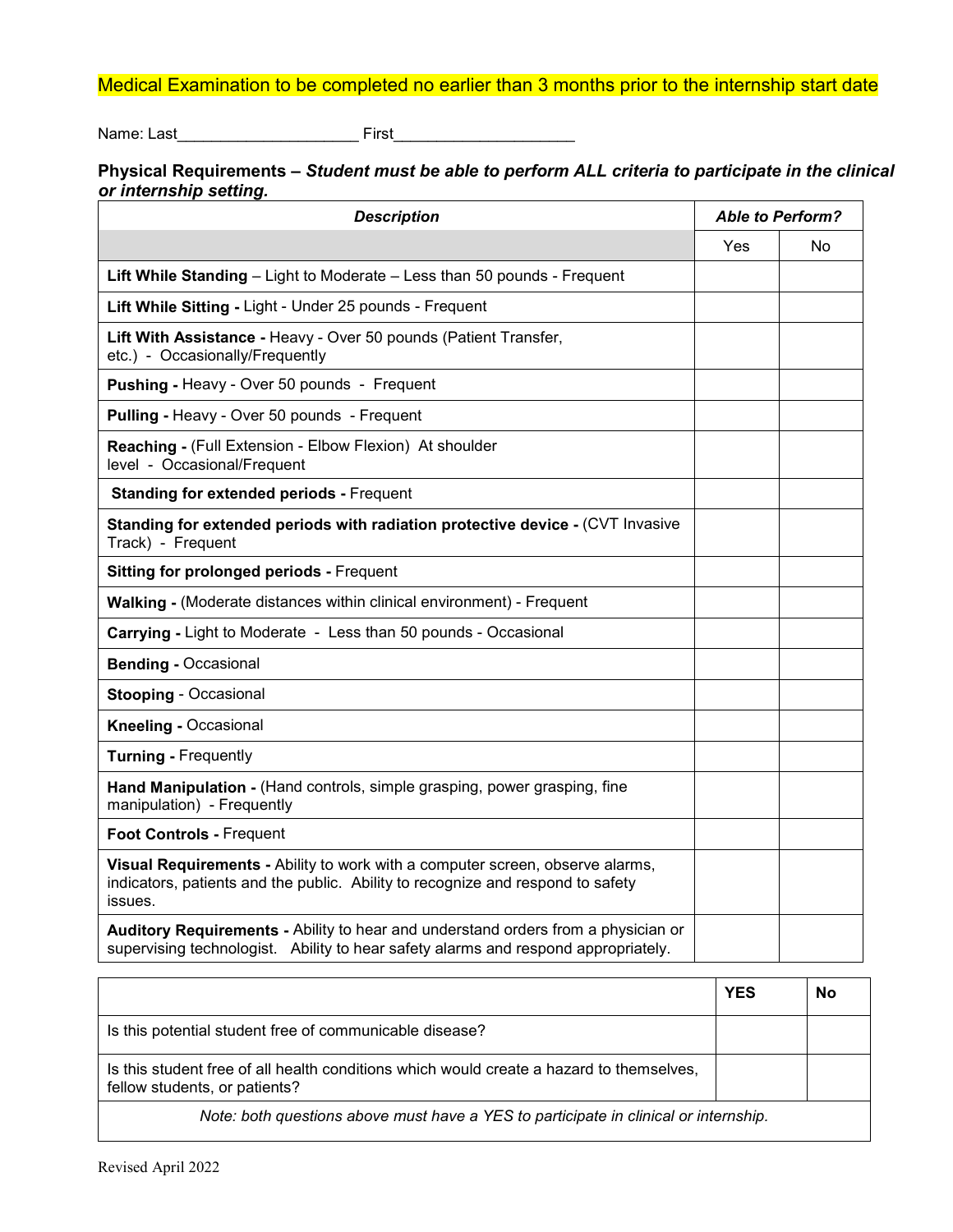## Medical Examination to be completed no earlier than 3 months prior to the internship start date

Name: Last First

**Immunization Information Date Information for the Immunizations T-Dap** 1 injection required 1 injection required Within the last ten years **MMR** 2 injections required or a positive blood titer test for Measles, Mumps, and Rubella First injection Second injection | At least 30 days after your first injection Titer blood test **Positive titer blood test for Measles, Mumps, and Rubeloa Varicella**  2 injections required or a positive blood titer test for Varicella First injection Second injection | At least 30 days after your first injection Titer blood test **Positive titer blood test for Varicella Hepatitis B**  3 injections required or a positive blood titer test for Hepatitis B First injection Second injection 31-35 days after your first injection Third injection | Five months after your second injection Titer blood test | Positive titer blood test for Hepatitis B Flu Shot Current year's flu shot TB Test **OR** Current negative TB skin test as required by the program Negative Chest X-ray within the last two years with a doctor's clearance letter